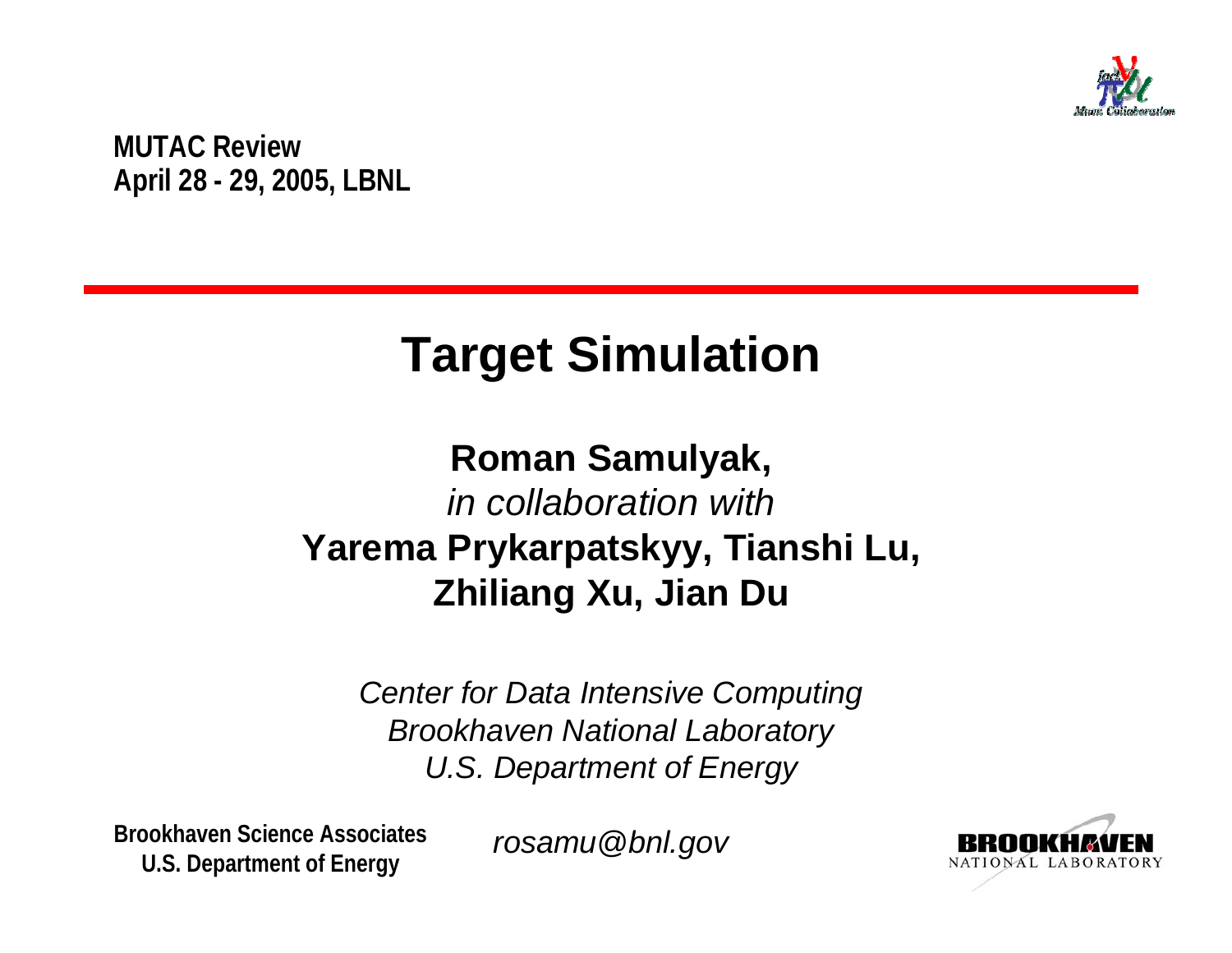# **Talk Outline**



- New development of models for cavitation/phase transitions
	- Heterogeneous method (Direct Numerical Simulation)
	- Riemann problem for the phase boundary
	- Adaptive mesh refinement (AMR)
	- Applications to targets
- Mercury jet entering a 15 T magnetic solenoid
- Current study: role of the mercury reservoir in the formation of the jet
- Conclusions and future plans



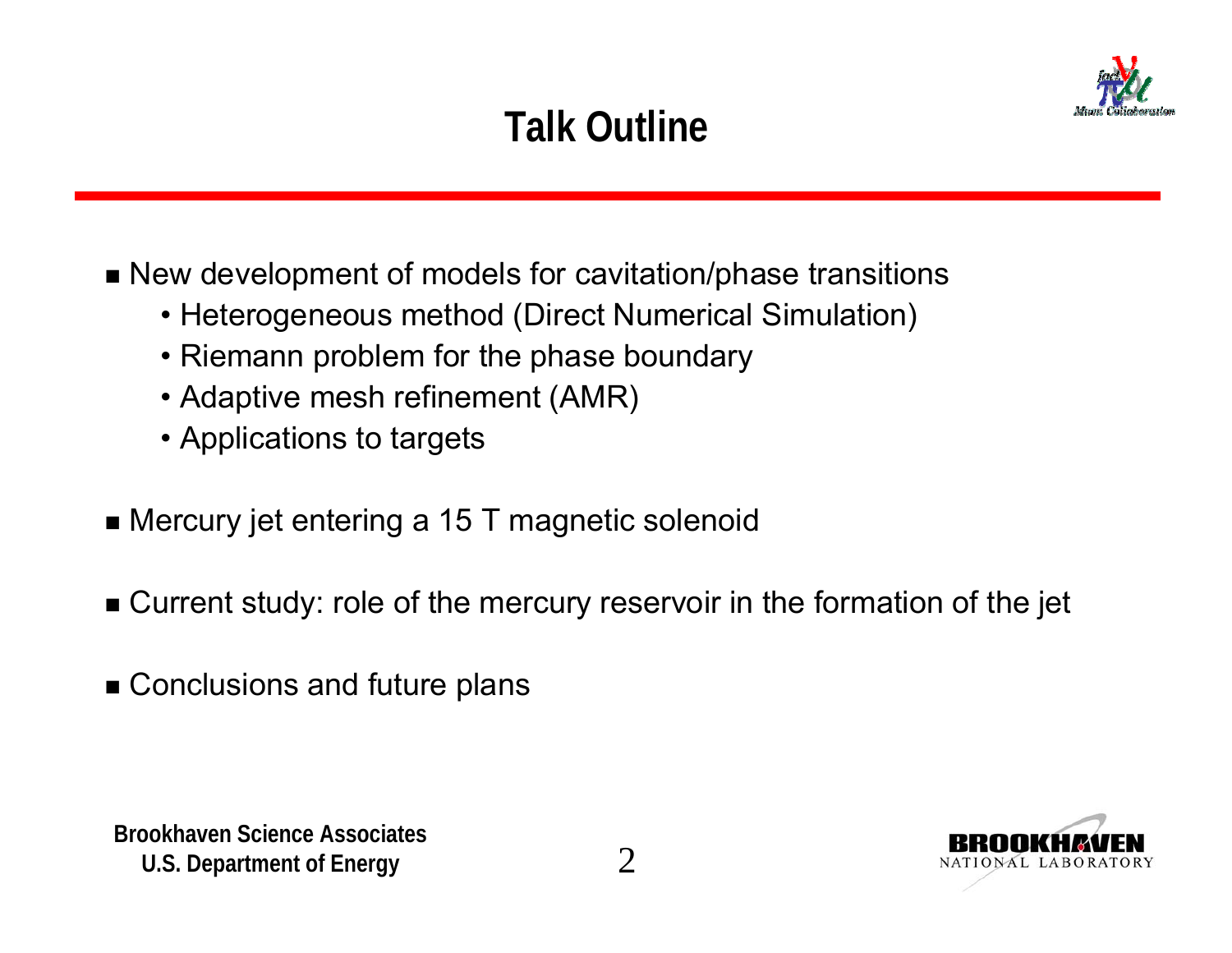**We have developed two models for cavitating and bubbly fluids**

 $\blacksquare$  **Heterogeneous method** (**Direct Numerical Simulation):** Each individual bubble is explicitly resolved using FronTier interface tracking technique.



 **Homogeneous EOS model.** Suitable average properties are determined and the mixture is treated as a pseudofluid that obeys an equation of single-component flow.

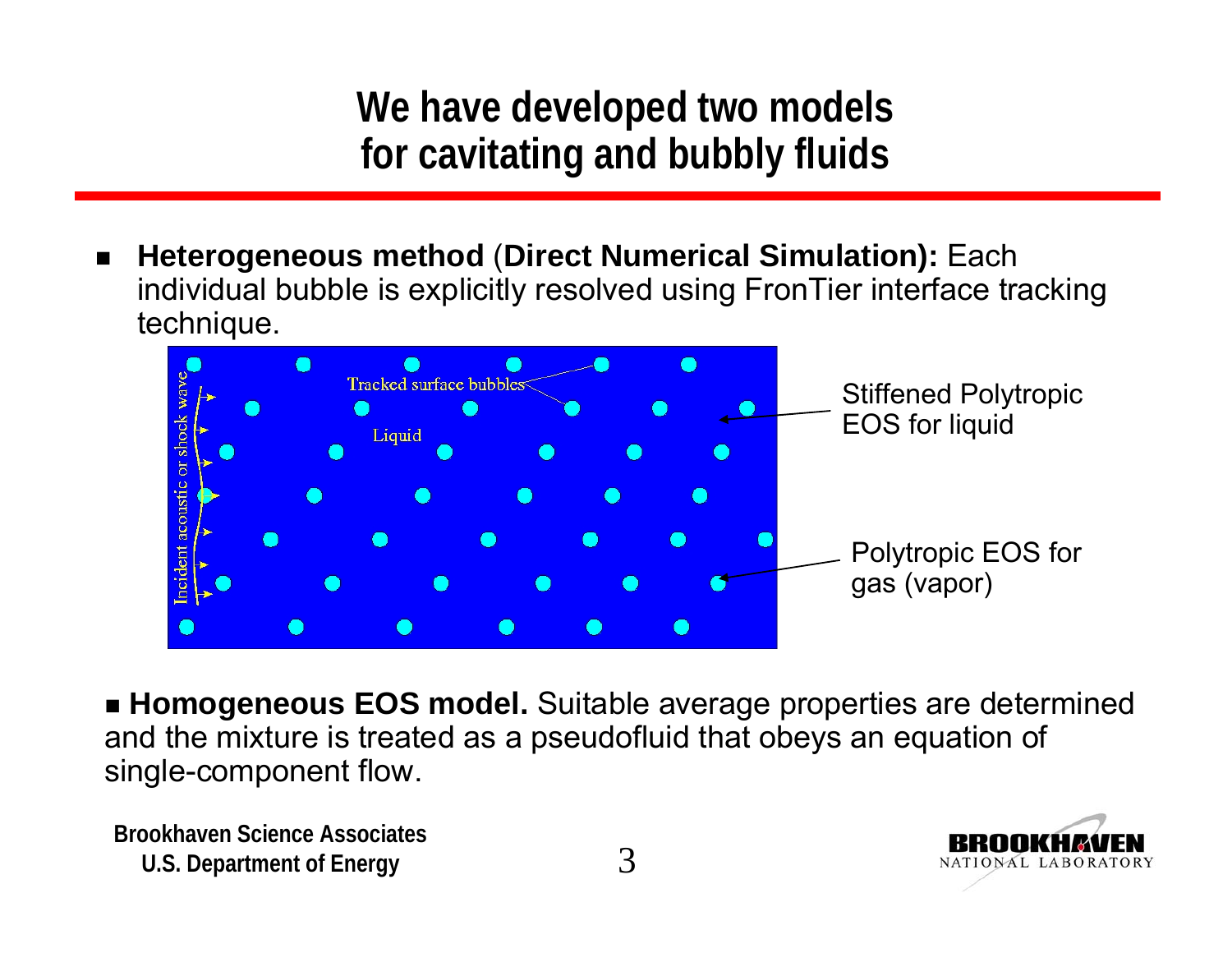#### **Homogeneous isentropic two phase EOS model (summary)**

- $\blacksquare$  Correct dependence of the sound speed on the density (void fraction). The EOS is applicable if properties of the bubbly fluid can be averaged on the length scale of several bubbles. Small spatial scales are not resolved.
- $\blacksquare$  Enough input parameters (thermodynamic/acoustic parameters of both saturated points) to fit the sound speed in all phases to experimental data.
- $\blacksquare$  Absence of drag, surface tension, and viscous forces. Incomplete thermodynamics.



Experimental image (left) and numerical simulation (right) of the mercury jet.



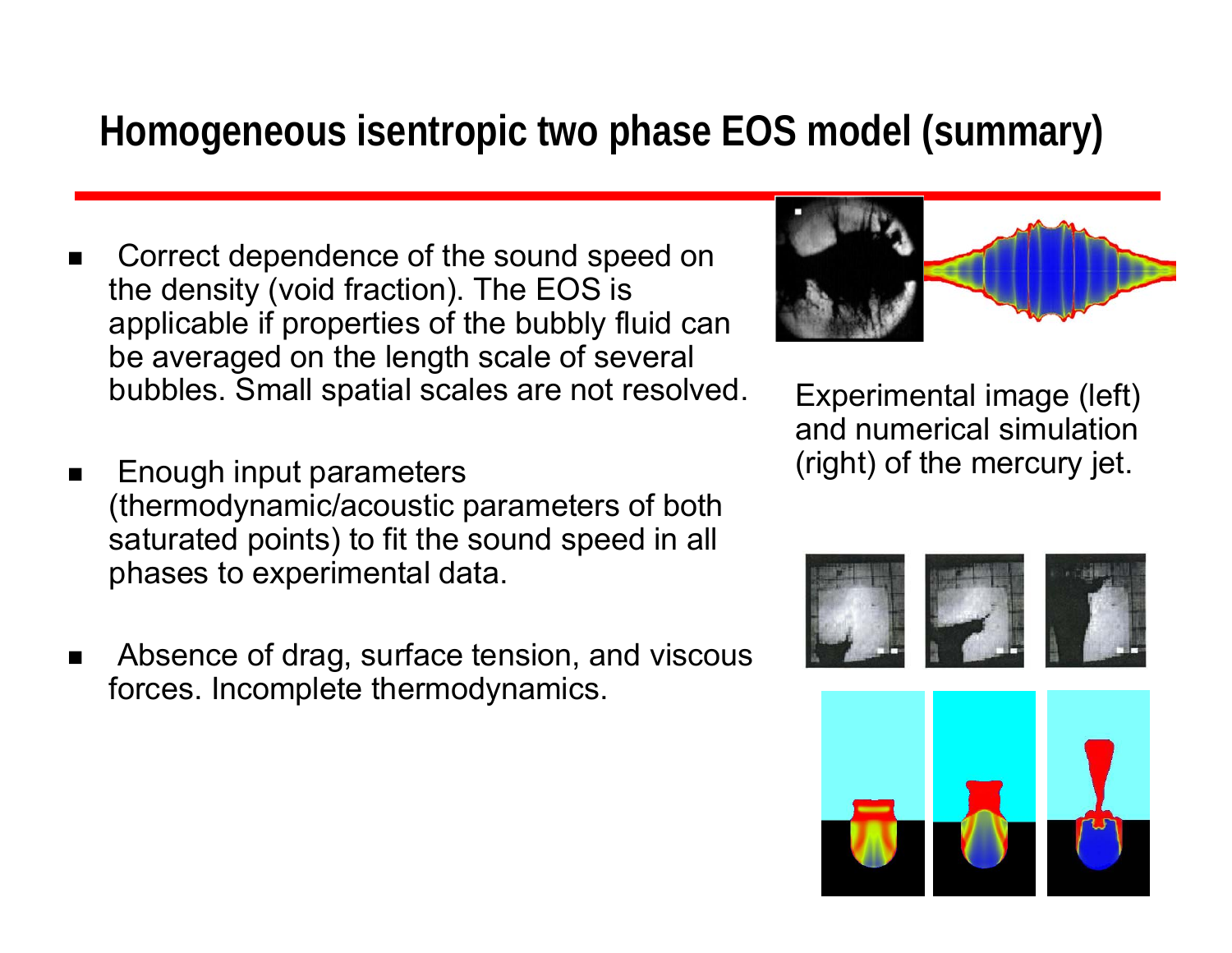## **Potential features of the heterogeneous method**

- Accurate description of multiphase systems limited only by numerical errors.
- $\blacksquare$  Resolves small spatial scales of the multiphase system
- Accurate treatment of drag, surface tension, viscous, and thermal effects.
- Mass transfer due to phase transition (Riemann problem for the phase boundary)
- Models some non-equilibrium phenomena (critical tension in fluids)



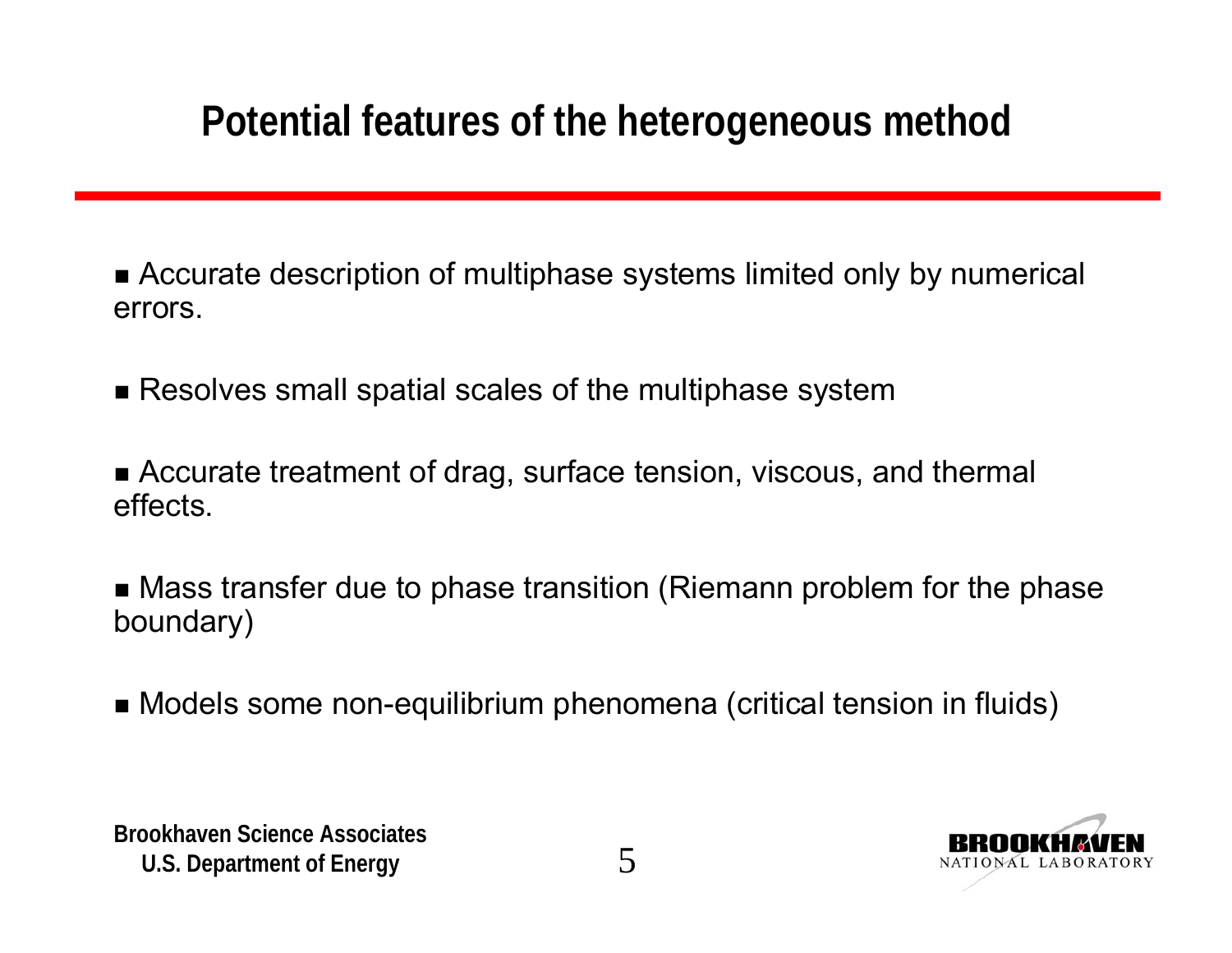# **Validation of the direct method: linear waves and shock waves in bubbly fluids**

■ Good agreement with experiments (Beylich & Gülhan, sound waves in bubbly water) and theoretical predictions of the dispersion and attenuations of sound waves in bubbly fluids

- Simulations were performed for small void fractions (difficult from numerical point of view)
- Very good agreement with experiments of the shock speed
- Correct dependence on the polytropic index



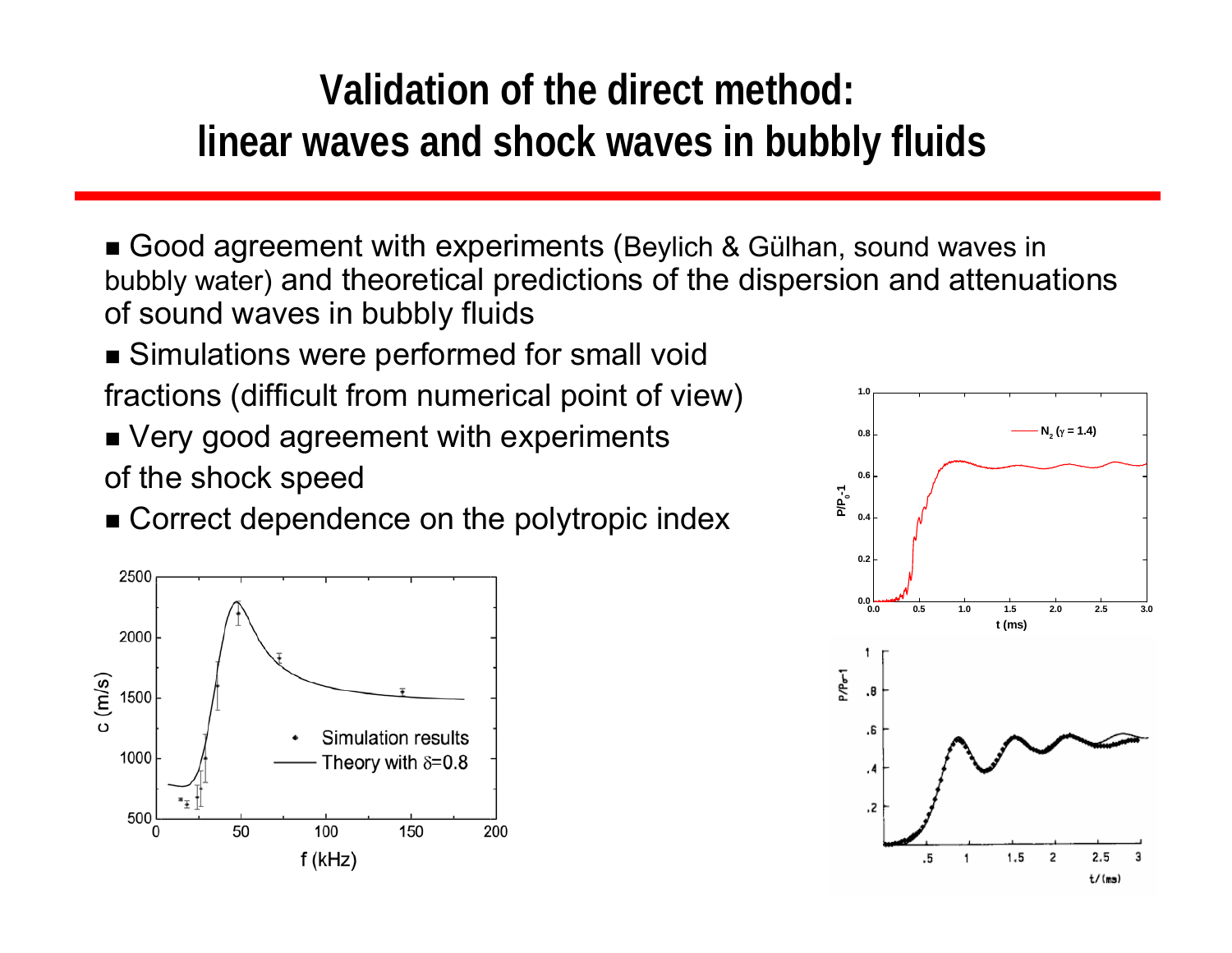# **Application to SNS target problem**





Left: pressure distribution in the SNS target prototype. Right: Cavitation induced pitting of the target flange (Los Alamos experiments)

- Injection of nondissolvable gas bubbles has been proposed as a pressure mitigation technique.
- Numerical simulations aim to estimate the efficiency of this approach, explore different flow regimes, and optimize parameters of the system.



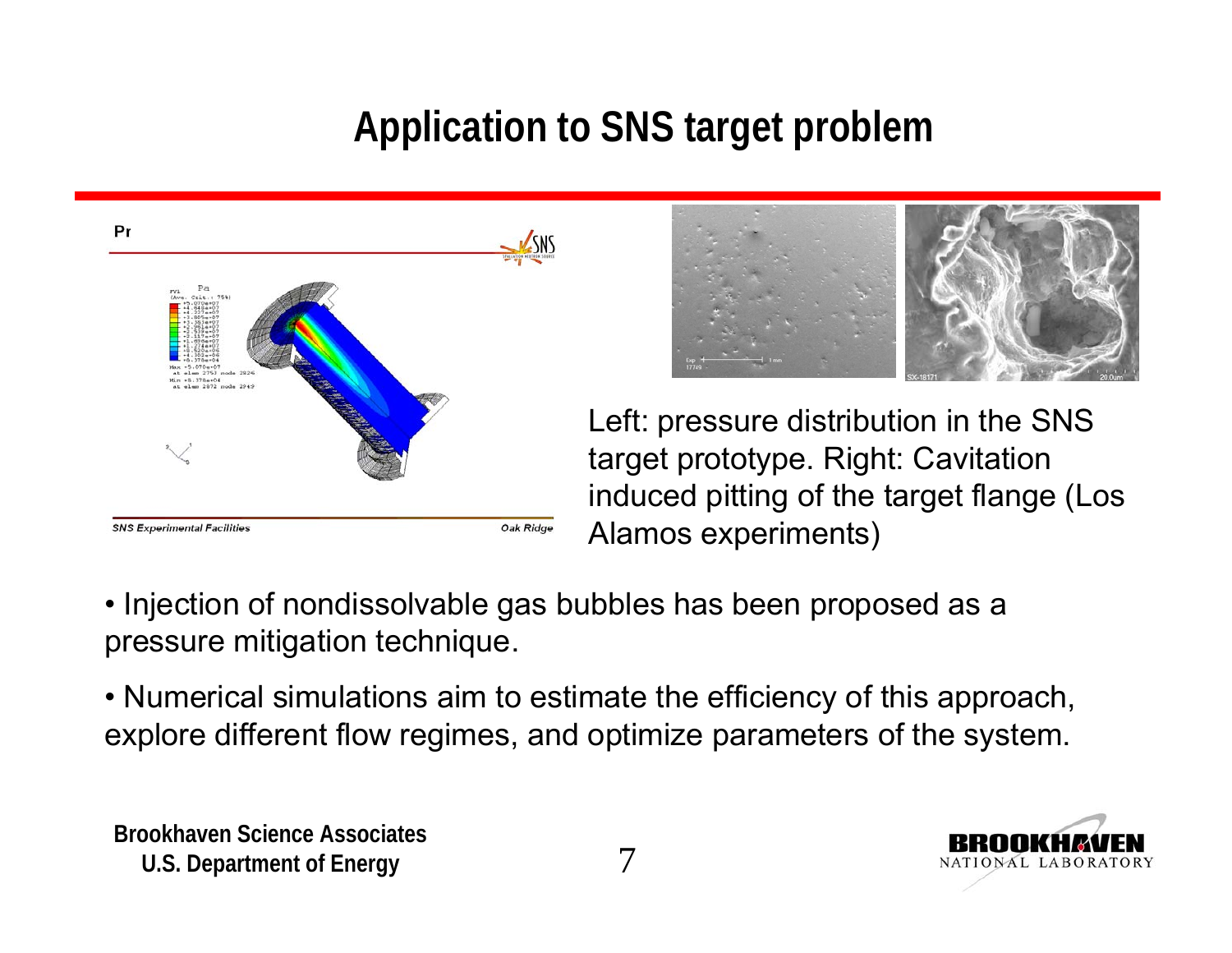# **Application to SNS**

•



Effect of the bubble injection:

- Peak pressure decreases within 100 μs
- Fast transient pressure oscillations. Minimum pressure (negative) has larger absolute value.
- Formation and collapse of cavitation bubbles in both cases have been performed.
- The average cavitation damage was estimated to be reduced by > 10 times in the case of the bubble injection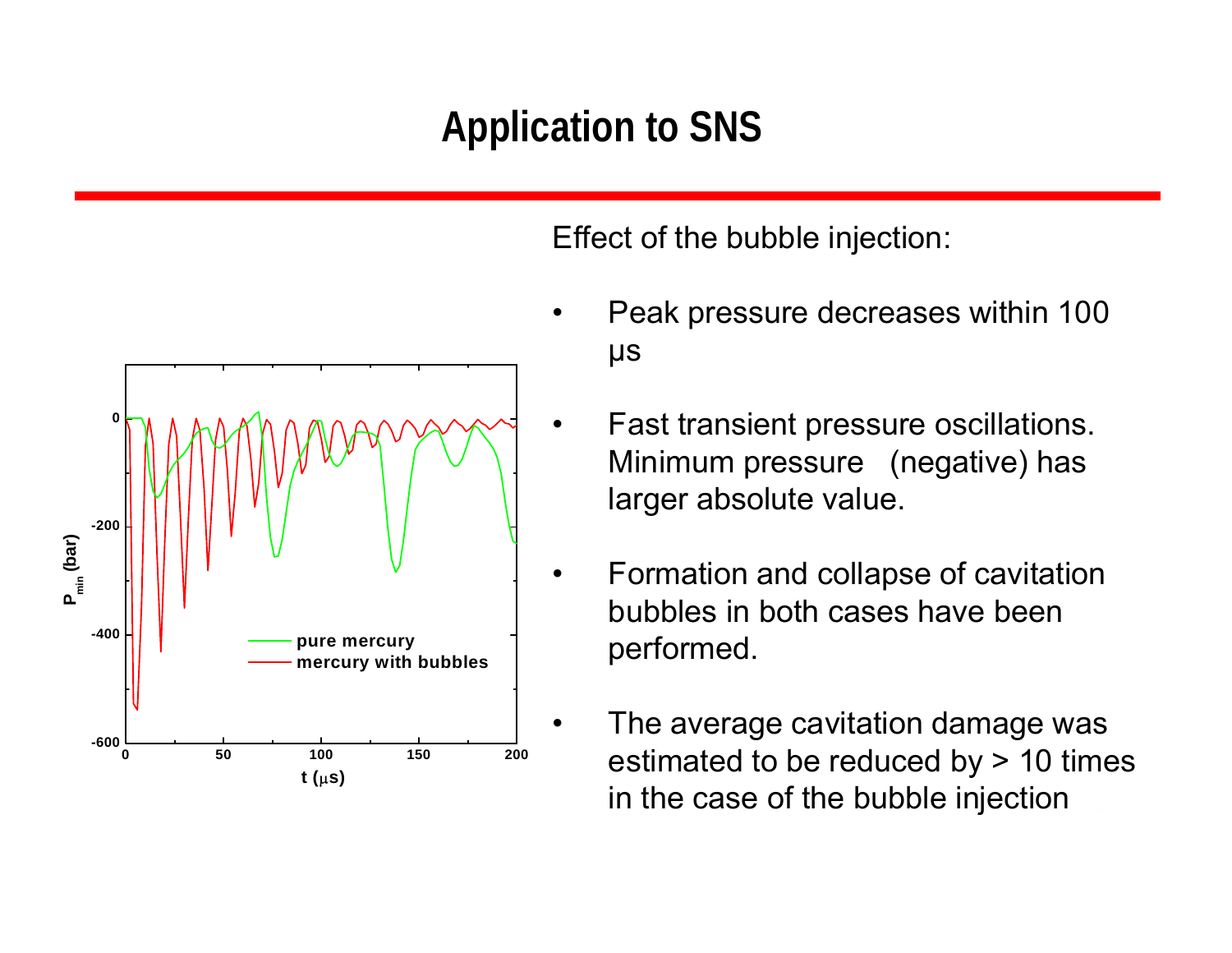#### **Dynamic cavitation**

• A cavitation bubble is dynamically inserted in the center of a rarefaction wave of critical strength

• A bubbles is dynamically destroyed when the radius becomes smaller than critical. In simulations, critical radius is determined by the numerical resolution. With AMR, it is of the same order of magnitude as physical critical radius.

• There is no data on the distribution of nucleation centers for mercury at the given conditions. Some estimates within the homogeneous nucleation theory: 2 *S*

*C*

critical radius: 
$$
R_c = \frac{2S}{\Delta P_c}
$$

 $\left(\Delta P_{C}^{{}}\right)$ 3  $0^{\rm c}$ ,  $J_0 - I_1$   $\left| \right|_{\left| \right| = 0}$ ,  $0^{\rm c} - I_T$ ,  $I_0^{\rm c}$ ,  $I_1^{\rm c}$ 2S  $\sim$   $W_{CP}$   $\sim$  16  $kT$ ,  $\sqrt[m]{\pi m}$ ,  $kT$ ,  $\sqrt[m]{CR}$ , 3  $Gb, J_0 = N_1 \left| \frac{2D}{r}, Gb = \frac{VCR}{LT}, W_{CR} \right|$ *C*  $S \sim W_{CP} \sim 16\pi S$  $J = J_0 e^{-Gb}$ ,  $J_0 = N \sqrt{\frac{2G}{\pi m}}$ ,  $Gb = \frac{FcR}{kT}$ ,  $W_{CR} = \frac{2GR}{3(\Delta P)}$  $\pi$  $\pi$  $J_0 e^{-\alpha b}$ ,  $J_0 = N_A$  —,  $Gb = \frac{cK}{a}$ ,  $W_{CB} =$  $\Delta$ nucleation rate:

$$
P_c \cong -\left(\frac{16\pi S^3}{3kT\ln\left(J_0Vdt\right)}\right)
$$

bubble in volume V during time dt Critical pressure necessary to create a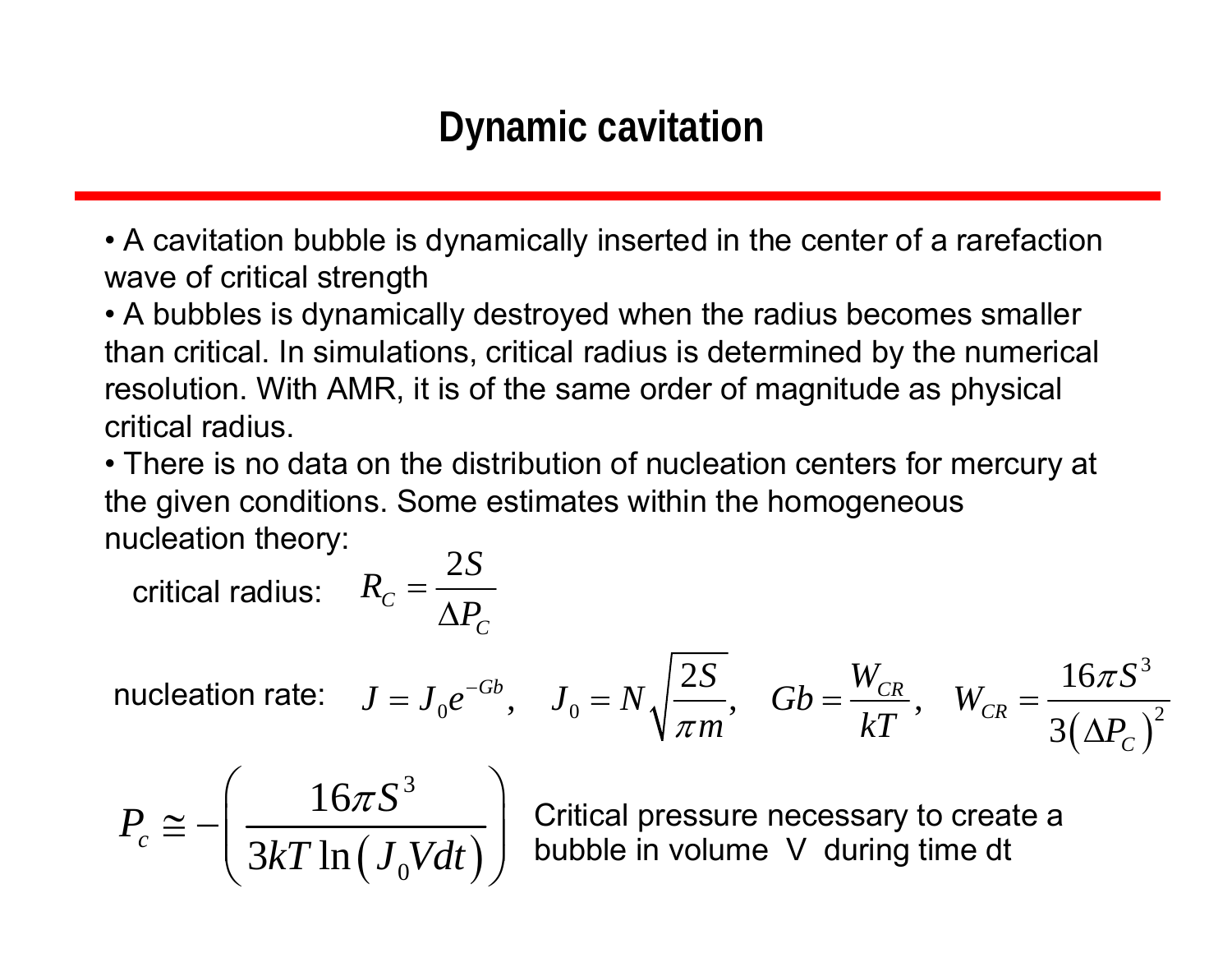### **Riemann problem for the phase boundary: mathematical difficulties**



• In the presence of heat diffusion, the system looses the hyperbolicity and self-similarity of solutions

- Mathematically, a set of elementary waves does not exist
- A set of constant states can only approximate the solution
- A simplified version (decoupled from acoustic waves) has been implemented in FronTier

**• An iterative technique for more compex wave stucture is being** If the call the coming of the component of the component of the set of the component of the component of the component of the component of the component of the component of the component of the component of the component o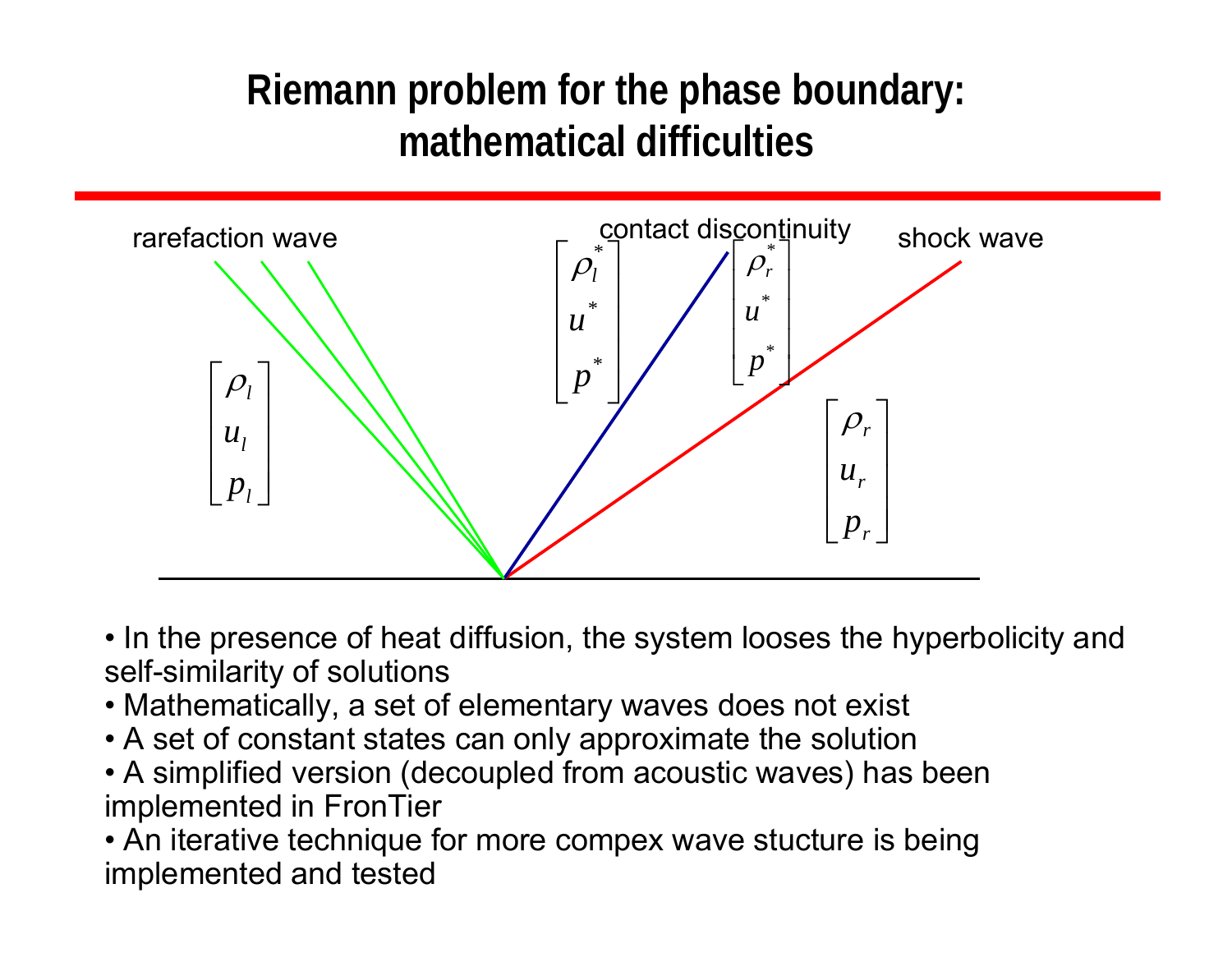

## **Adaptive Mesh Refinement**

- Rectangular refined mesh patches are created in the location of high density gradients (interfaces, strong waves etc.)
- Interpolation of states from coarse to fine grids is performed
- Patches are sent to separate processors for maintaining a uniform load balance of a supercomputer
- Dynamic cavitation routines now work with AMR



Example of the AMR in FronTier: high speed fuel jet breakup.

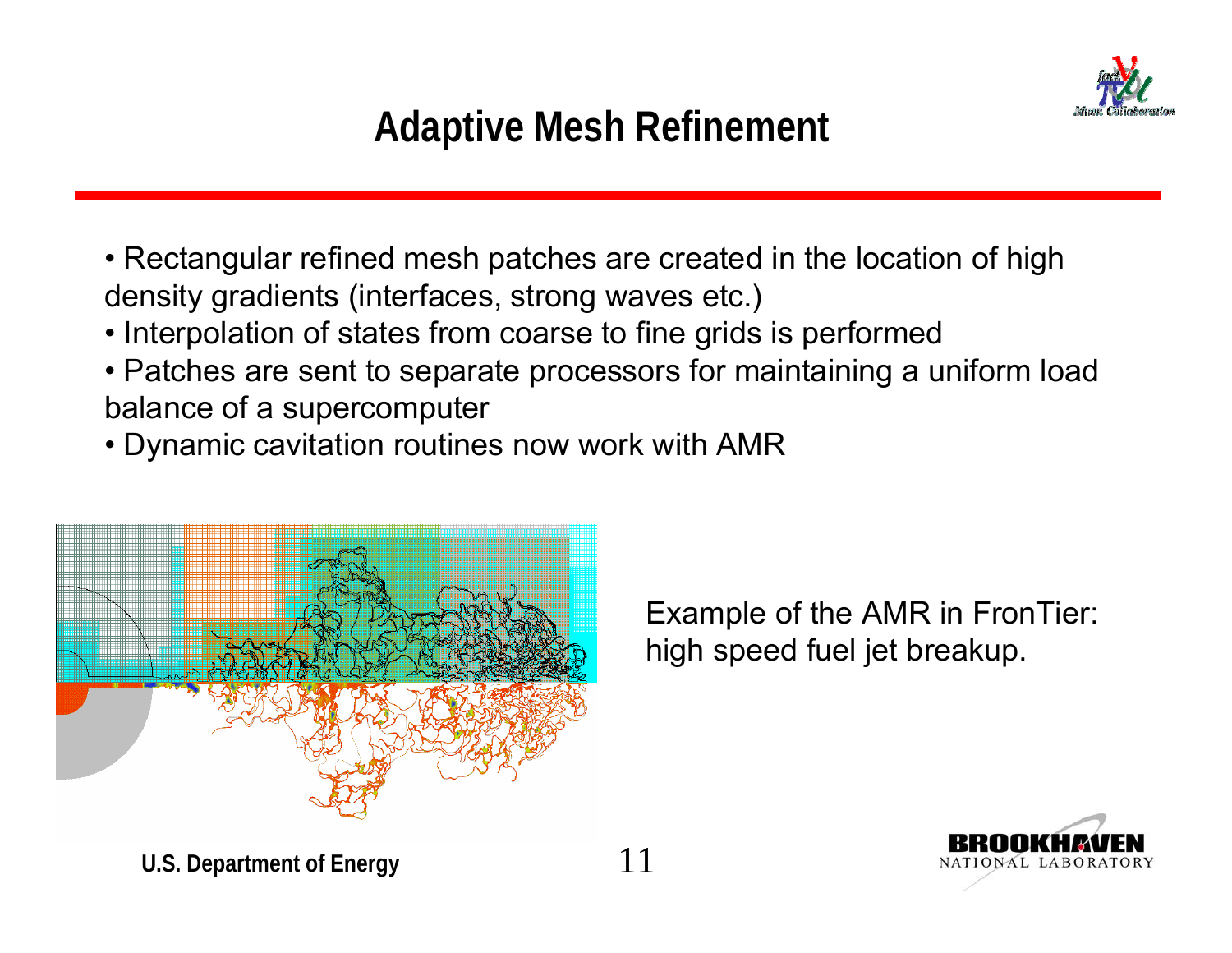#### **Cavitation in the mercury jet interacting with the proton pulse**



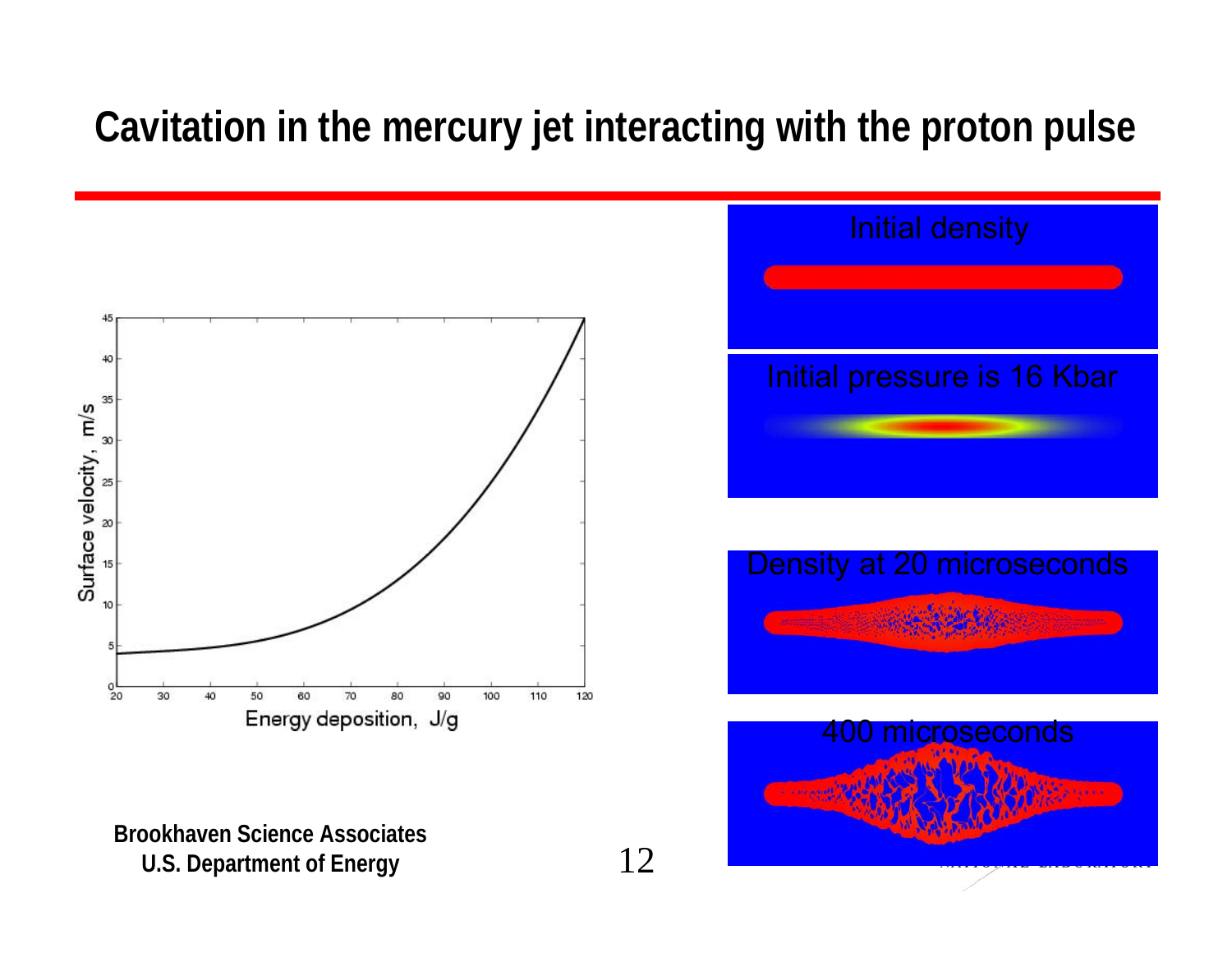#### **Mercury jet entering magnetic field.** Schematic of the problem.

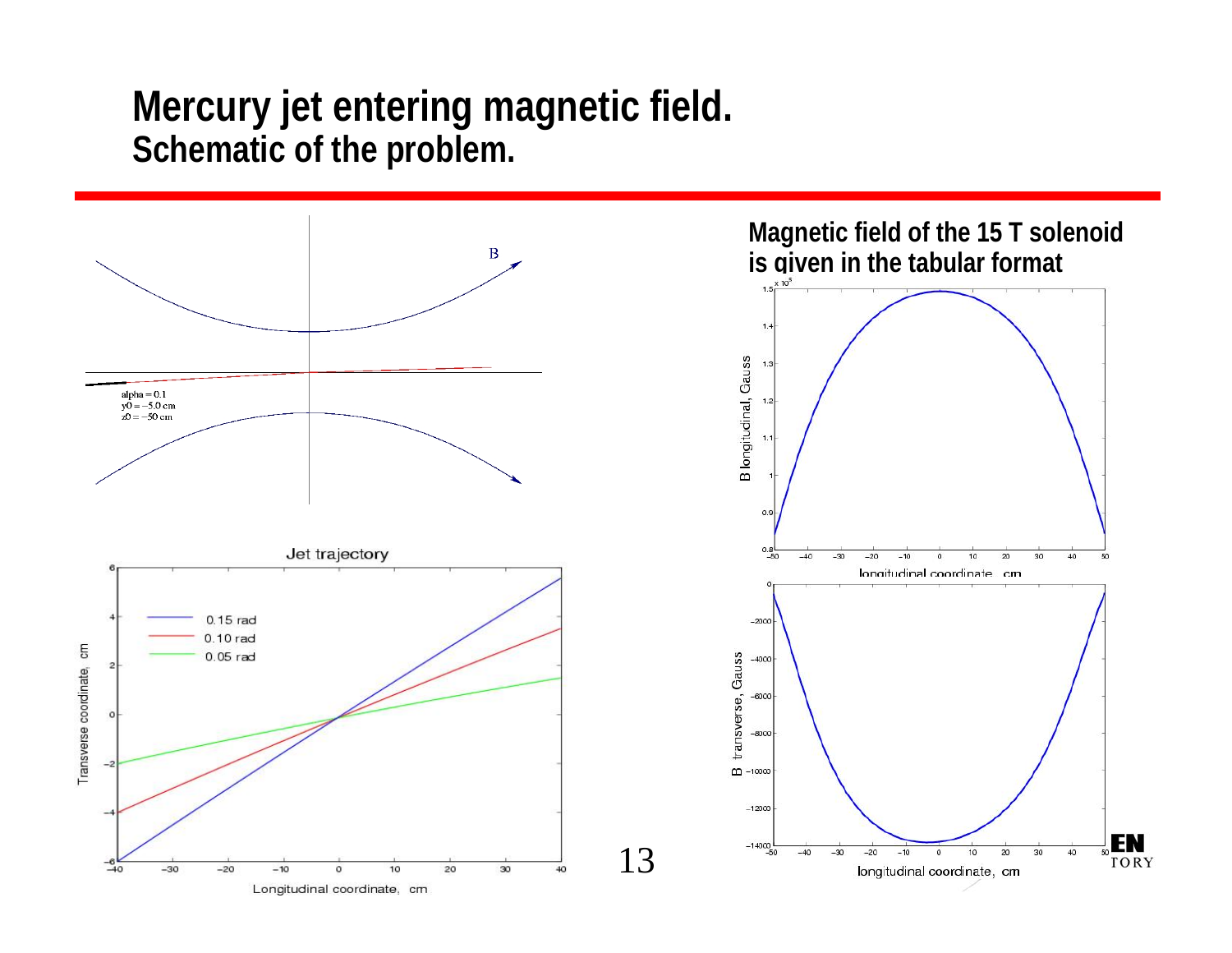#### **Incompressible steady state formulation of the problem**

$$
\rho \mathbf{u} \cdot \nabla \mathbf{u} = -\nabla P + \frac{1}{c} (\mathbf{J} \times \mathbf{B})
$$
  
\n
$$
\nabla \cdot \mathbf{u} = 0
$$
  
\n
$$
\mathbf{J} = \sigma \left( -\nabla \phi + \frac{1}{c} \mathbf{u} \times \mathbf{B} \right)
$$
  
\n
$$
\nabla \cdot \mathbf{J} = 0
$$
  
\n
$$
\nabla \cdot \mathbf{B} = 0
$$
  
\n
$$
\nabla \times \mathbf{B} = 0
$$
  
\n
$$
\nabla \times \mathbf{B} = 0
$$
  
\n
$$
\frac{\partial \phi}{\partial \mathbf{n}} \Big|_{\Gamma} = \frac{1}{c} (\mathbf{u} \times \mathbf{B}) \cdot \mathbf{n}
$$
  
\n
$$
p_{\Gamma} - p_{a} = S \left( \frac{1}{r_{1}} + \frac{1}{r_{2}} \right)
$$
  
\n
$$
\mathbf{u}_{\Gamma} \cdot \mathbf{n} = 0
$$

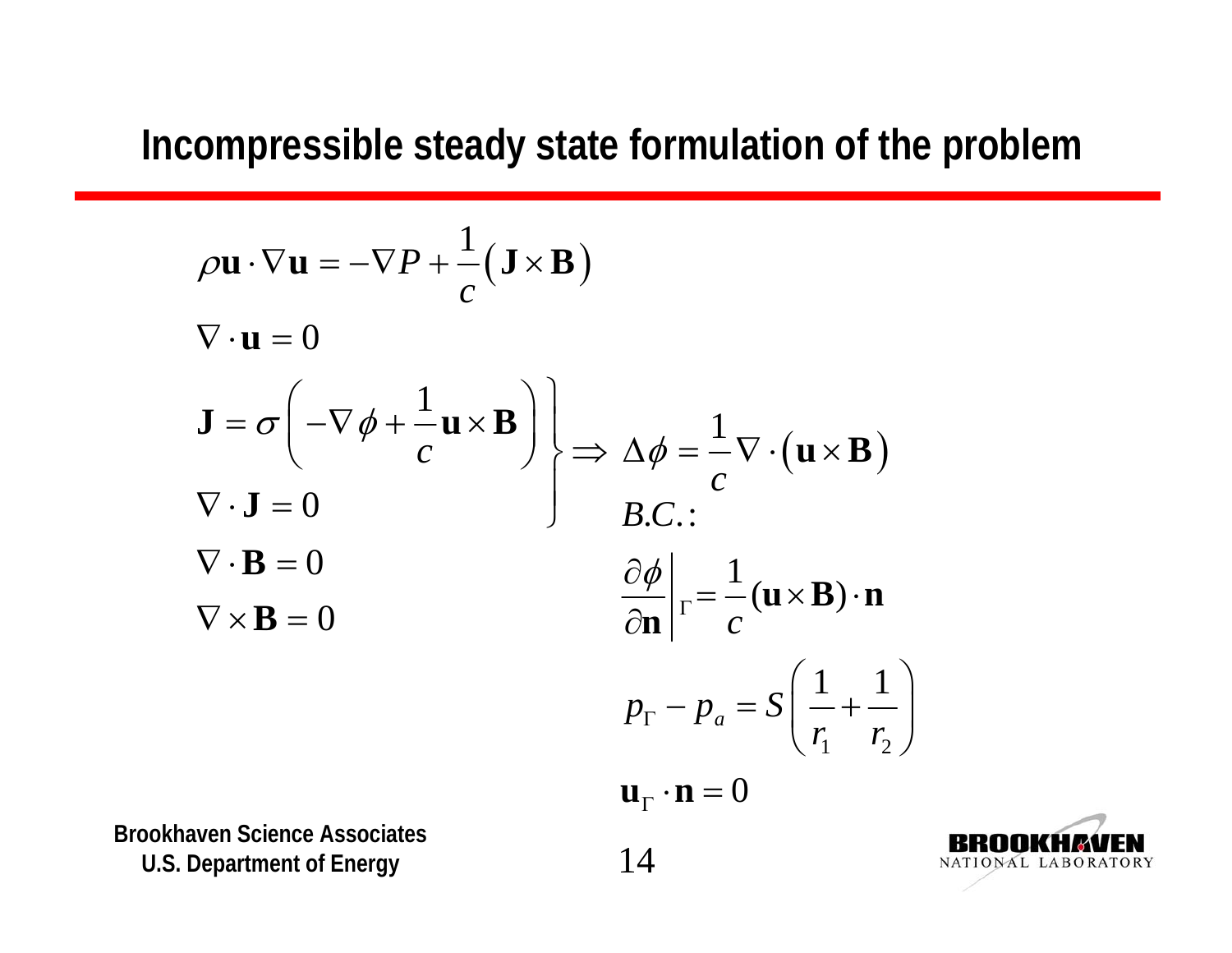### **Direct numerical simulation approach (FronTier):**

- Construct an initial unperturbed jet along the B=0 trajectory
- Use the time dependent compressible code with a realistic EOS and evolve the jet into the steady state

### **Semi-analytical / semi-numerical approach:**

- Seek for a solution of the incompressible steady state system of equations in form of expansion series
- Reduce the system to a series of ODE's for leading order terms
- Solve numerically ODE's

Ref.: S. Oshima, R. Yamane, Y. Mochimary, T. Matsuoka, JSME International Journal, Vol. 30, No. 261, 1987

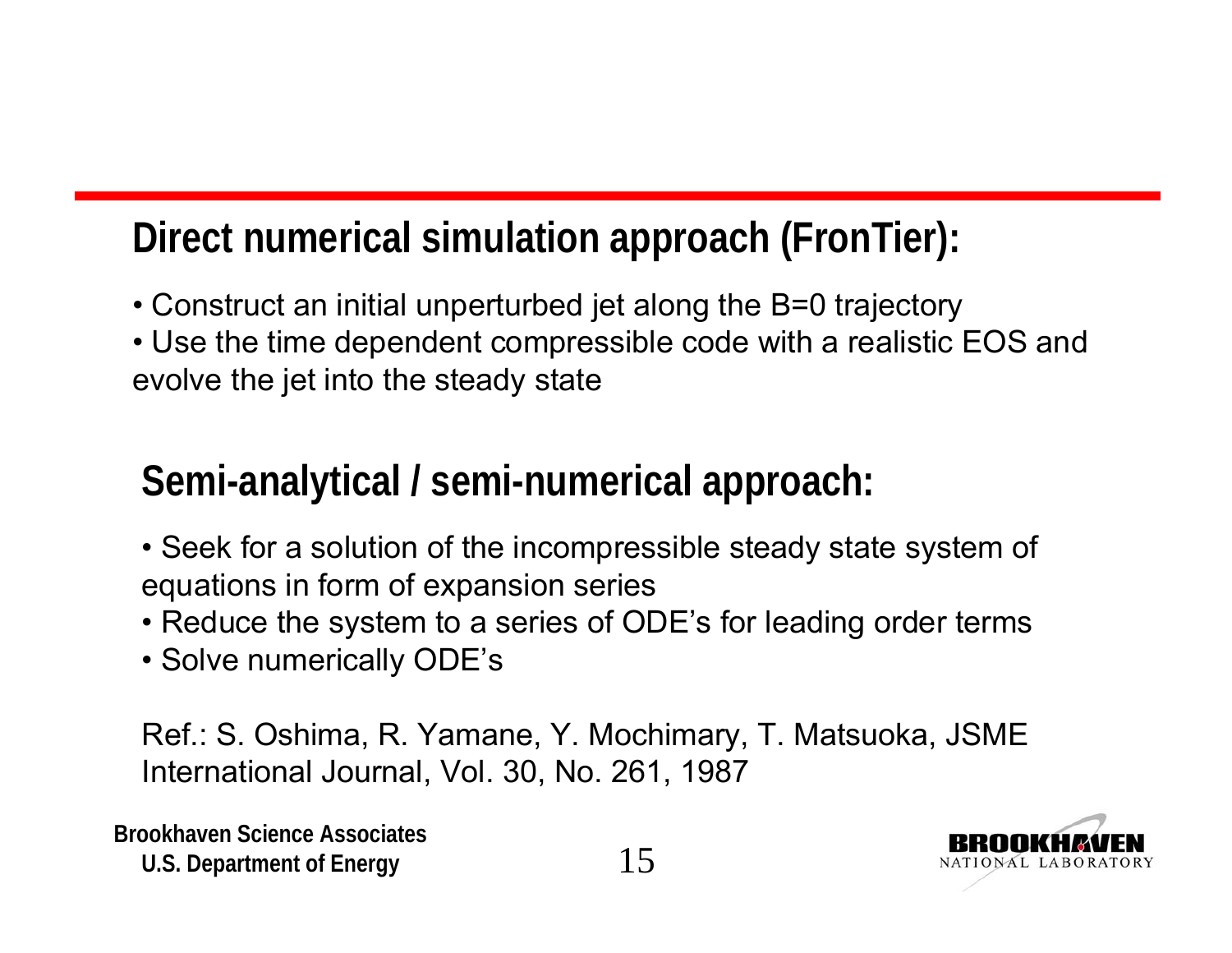#### **Results: Aspect ratio of the jet cross-section**

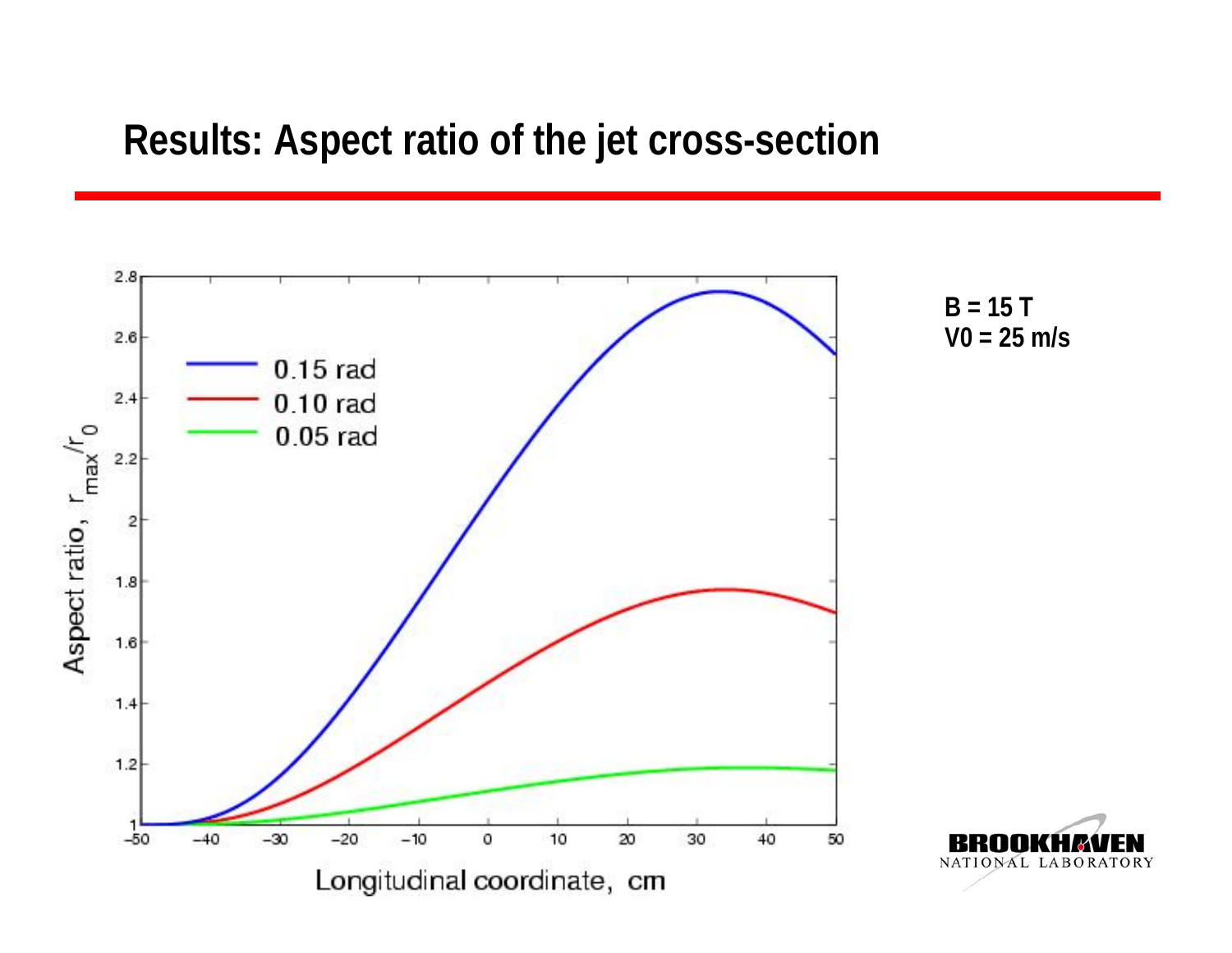#### **Results: Aspect ratio of the jet cross-section**